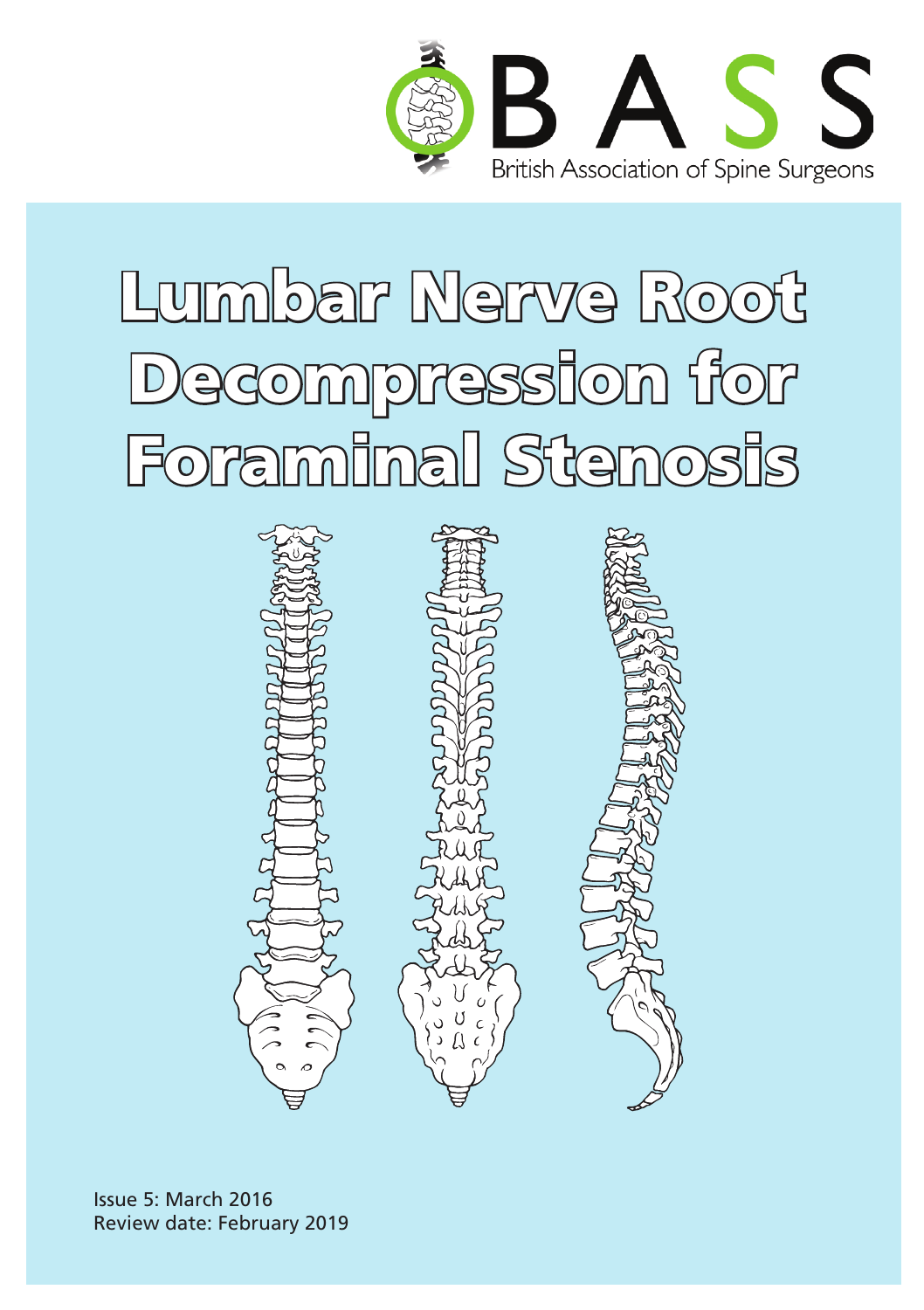Following your recent MRI scan and consultation with your spinal surgeon, you have been diagnosed as having a narrowing of your lumbar spinal nerve root canal, known as **foraminal stenosis**, resulting in nerve root compression and leg pain (sciatica).

The normal spinal column has a central canal (or passage) through which the spinal cord passes down. The spinal cord stops at the top of the lumbar spine (lower back) and below that point tiny nerve rootlets splay out like a horse's tail forming the cauda equina, all of which are protected by a tough outer membrane, or covering, called the dura mater.

To each side of the canal, spinal nerve roots branch out at every level through a bony passage (foramen).

The intervertebral disc is a structure between the vertebrae (bones of the spine), which acts as both a spacer and a shock absorber. The disc is composed of two parts: a soft gel-like middle (nucleus pulposus) surrounded by a tougher fibrous wall (annulus fibrosus).

#### Overhead view of an intervertebral disc (simplified)



Sometimes as the disc degenerates it can lose height and as a consequence, close down and narrow the passage (foramen) where the nerve root passes through. This can be worsened by bony spurs (osteophytes), which grow into the passage and can result in the nerve root becoming trapped, causing pain, especially when standing or walking (this is called claudication).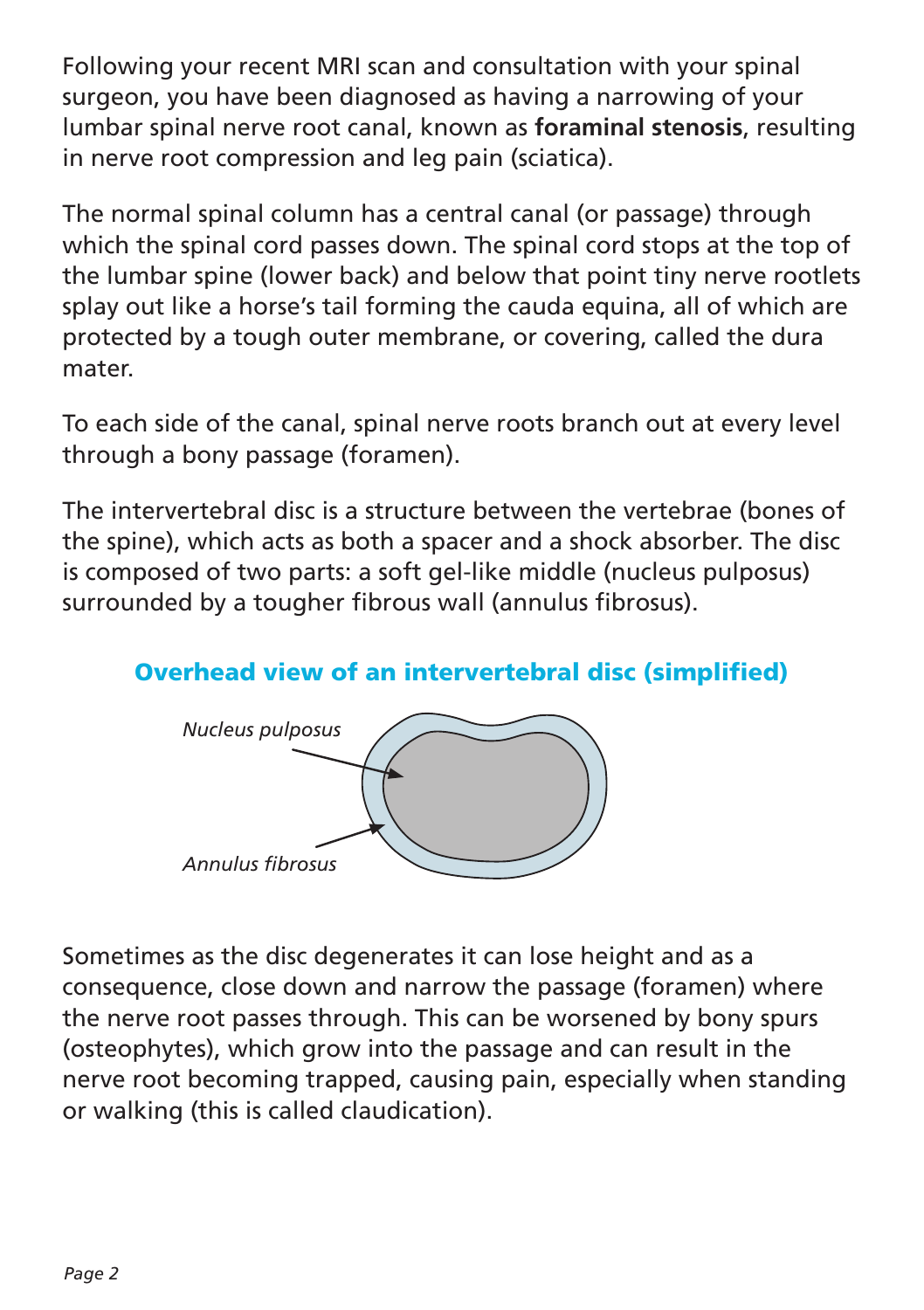#### Narrowing of the nerve root canal **Normal spine**



Lumbar nerve root pain (often called 'sciatica') generally travels down the leg to below the knee and is felt in the area of the leg that the particular spinal nerve supplies. Symptoms also associated with sciatica include altered sensation, pins and needles, burning, numbness or even weakness of the muscles in the leg which the nerve supplies.

Very few people who have a spinal problem need surgery. However, if the symptoms have not resolved following conservative measures such as manipulation, physiotherapy, medication or injections, surgery may be necessary. The objective of surgery is to widen the nerve root canal by removing bone from the back of the spine, giving the nerve root a wider passage. This is called decompression.

## The operation

The operation is performed through an incision in the midline of your lower back. This is usually a small wound about 1½ inches (4cm) long, but is sometimes longer if several nerves are affected.

The operation is performed under general anaesthetic so you are fully asleep. First, the muscles are lifted off the bony arch (lamina) of the spine.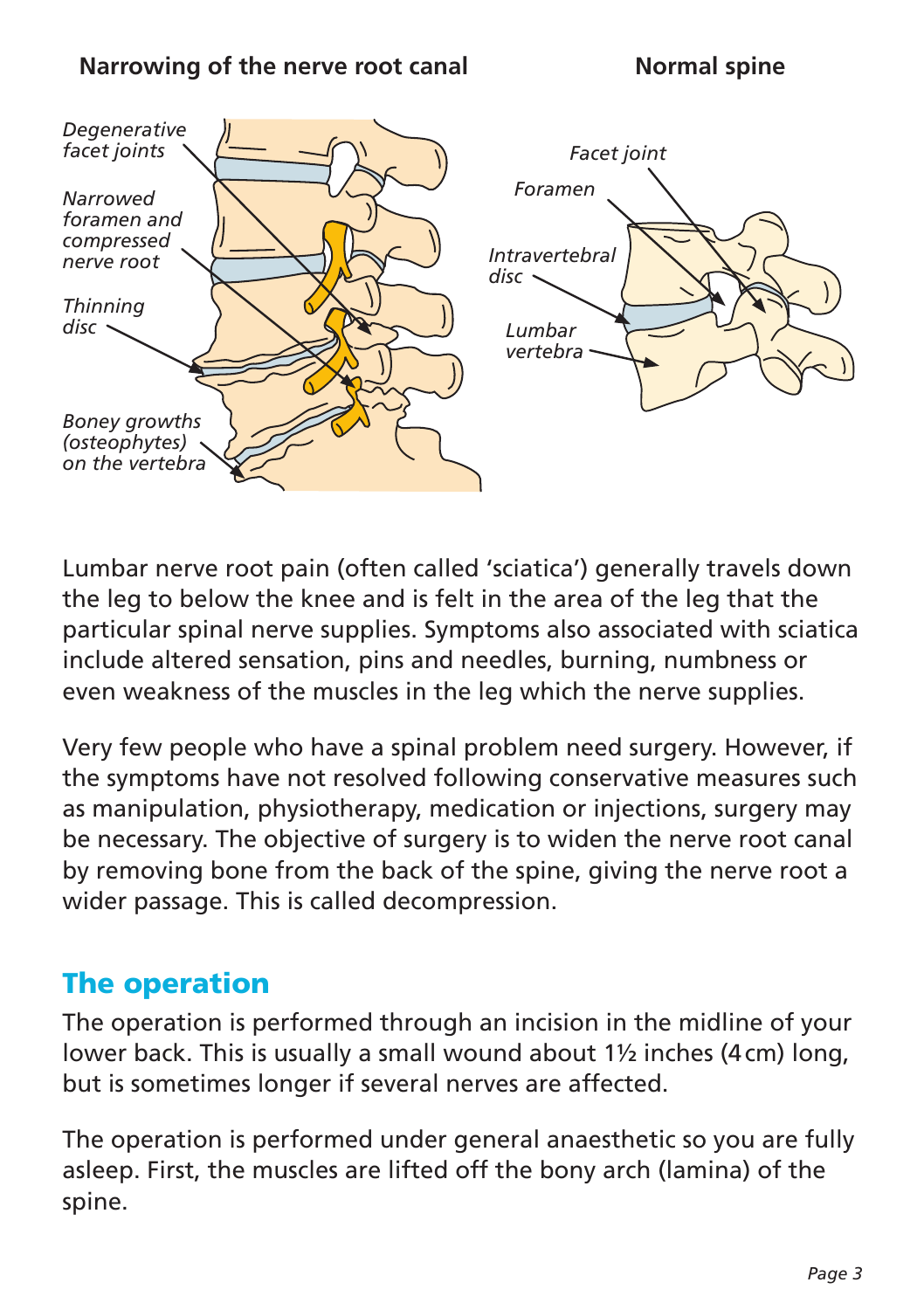Often, a small portion of the inside facet joint is removed both to enable access to the nerve root and to remove pressure on the nerve. The nerve root is then gently moved to the side and further bone is removed from around the nerve root canal.

About 70–80% of patients (up to 8 out of 10 people) get good relief from leg pain following this surgery, but relief of back pain is less reliable as this may be due to general wear and tear (arthritic) changes.

## Risks and complications

As with any form of surgery, there are risks and complications associated with this operation. These include:

- damage to the nerve root and the outer lining or covering which surrounds the nerve roots (dura). This is reported in < 5% of cases (fewer than 5 out of 100 people). It may occur as a result of the bone being very stuck to the lining and tearing it as the bone is lifted off. Often the hole or tear in the dura is repaired with stitches or a patch. This could result in back or leg pain, weakness or numbness, leaking from the wound, headaches or, very rarely, meningitis;
- recurrent sciatica. This can occur as a result of scarring (fibrous tissue formation);
- bleeding. You must inform your consultant if you are taking tablets used to thin the blood, such as warfarin, aspirin or clopidogrel. It is likely you will need to stop taking them before your operation as they increase the risk of bleeding;
- problems with positioning during the operation which might include pressure problems, skin and nerve injuries and eye complications including, very rarely, blindness. A special gel mattress and protection is used to minimise this;
- infection. Superficial wound infections may occur in 2–4% of cases (up to 4 out of 100 people). These are often easily treated with a course of antibiotics. Deep wound infections may occur in < 1% of cases (fewer than 1 out of 100 people). These can be more difficult to treat with antibiotics alone and sometimes patients require more surgery to clean out the infected tissue. This risk may increase for people who have diabetes, reduced immune systems or are taking steroids;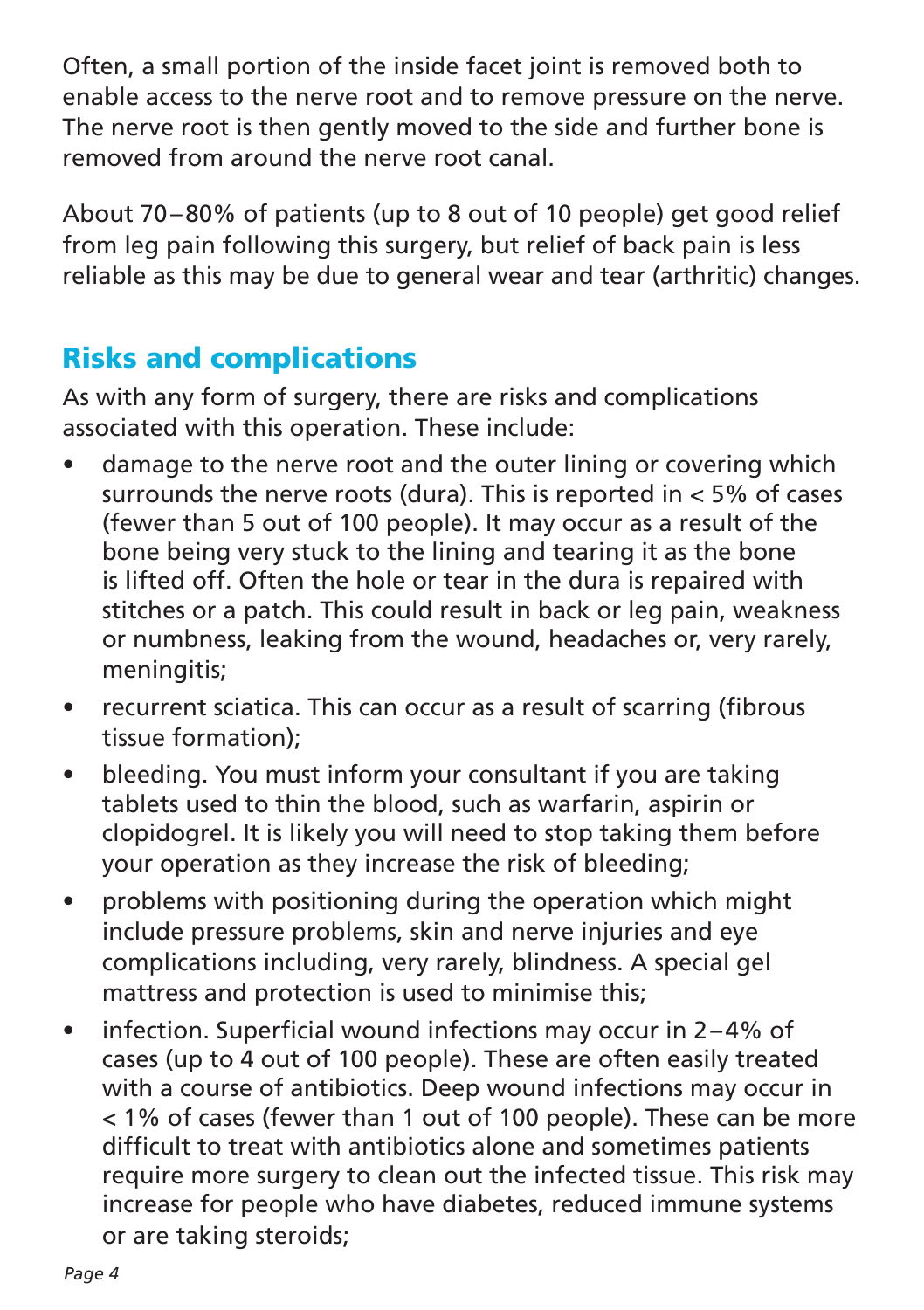- blood clots (thromboses) in the deep veins of the legs (DVT) or lungs (PE). This occurs when the blood in the large veins of the leg forms blood clots and may cause the leg to swell and become painful and warm to the touch. Although rare, if not treated this could be a fatal condition if the blood clot travels from the leg to the lungs, cutting off the blood supply to a portion of the lung. It is reported as happening in fewer than 1 out of 700 cases. There are many ways to reduce the risk of blood clots forming. The most effective is to get moving as soon as possible after your operation. Walk regularly as soon as you are able to, both in hospital and when you return home. Perform the leg exercises illustrated in the 'Preventing Blood Clots' leaflet and keep well hydrated by drinking plenty of water. Ladies are also advised to stop taking any contraceptive which contains the hormone oestrogen four weeks before surgery, as taking these during spinal surgery can increase the chances of developing a blood clot; and
- there are also very rare but serious complications that in extreme circumstances might include damage to the cauda equina and paralysis (the loss of use of the legs, loss of sensation and loss of control of the bladder and bowel). This can occur through bleeding into the spinal canal after surgery (a haematoma). If an event of this nature was to occur, every effort would be made to reverse the situation by returning to theatre to wash out the haematoma. Sometimes, however, paralysis can occur as a result of damage or reduction of the blood supply of the nerves or spinal cord and this is unfortunately not reversible; and a stroke, heart attack or other medical or anaesthetic problems, including death, which is reported as happening in 1 out of 250,000 cases under general anaesthetic.

## What to expect after surgery

Immediately after the operation you will be taken to the recovery ward where nurses will regularly monitor your blood pressure and pulse.

Oxygen will be given to you via a face mask for a while, to help you to recover from the anaesthetic. You will also have an intravenous drip for about 24 hours or until you are able to drink adequately again after the anaesthetic.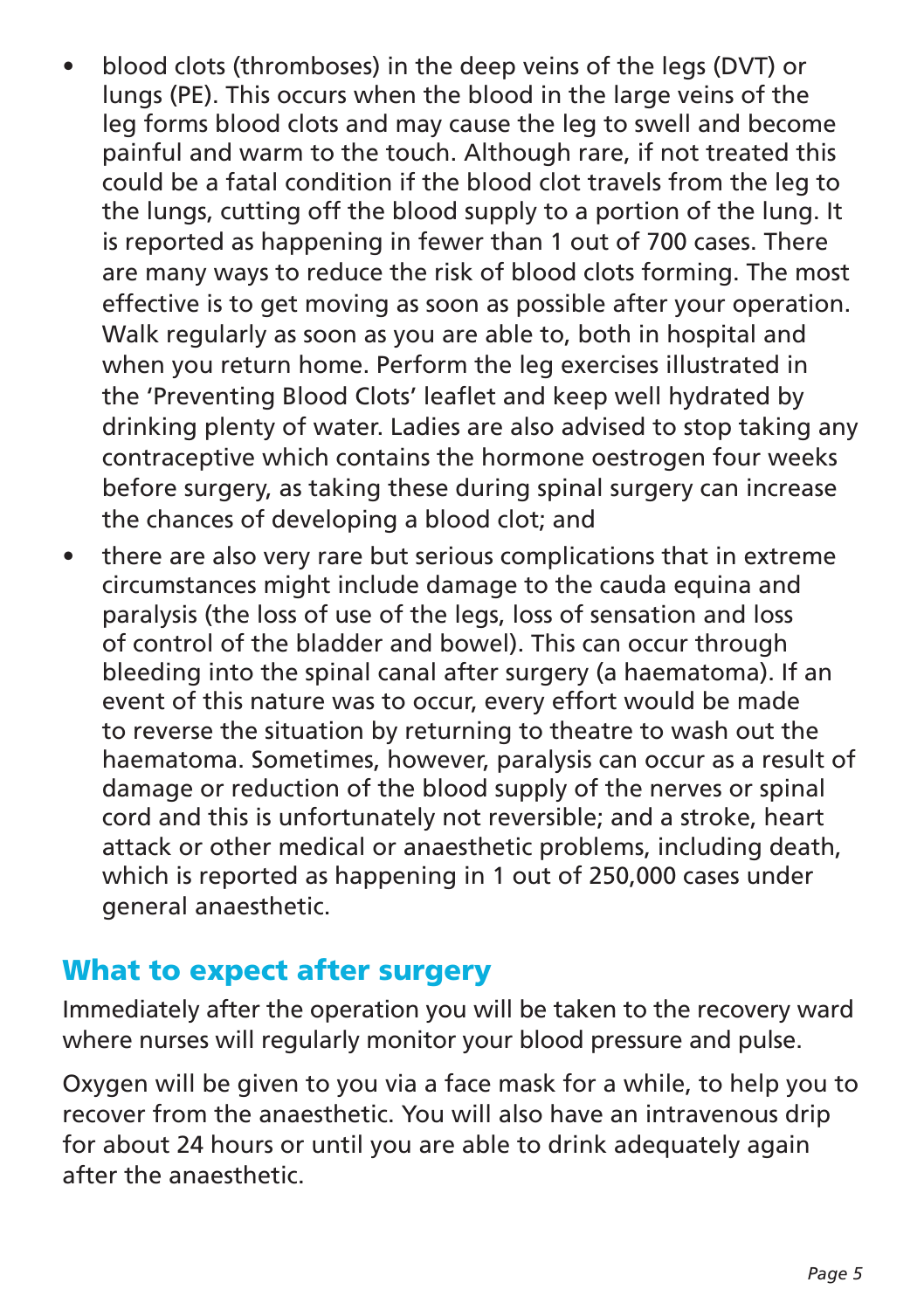A drain (tube) may come out of your wound if there has been significant bleeding during the operation; this prevents any excess blood or fluid collecting. This will be removed when the drainage has stopped, usually after 24 hours. You will have some discomfort or pain but the nursing staff will give you appropriate medication to control this.

Usually, on the first day after your operation, the physiotherapist will help you out of bed. They will also show you the correct way to move safely.

## Going home

You will normally be able to leave hospital when you and your physiotherapist are happy with your mobility, usually 1–2 days after your operation.

Please arrange for a friend or relative to collect you, as driving yourself or taking public transport is not advised in the early stages of recovery. If you will need hospital transport please inform one of the nurses as soon as possible.

## Wound care

Your wound will usually be closed with clips. You may shower if you are careful when you get home but bathing should be avoided for two weeks, until the wound is completely dry. Please do not remove your wound dressing, unless it accidentally gets wet, until your clips are removed. If a new dressing is required then a simple dry dressing from the pharmacist (chemist) is sufficient.

### Please contact your GP if you have:

- any redness around the wound;
- • wound leakage; or
- a high temperature.

The ward will tell you if a community (district) nurse has been arranged to come to your home to remove the clips, or ask you to make an appointment with your GP practice nurse for the clips to be removed. This will usually be 10 days after your surgery.

Date of clip removal: / /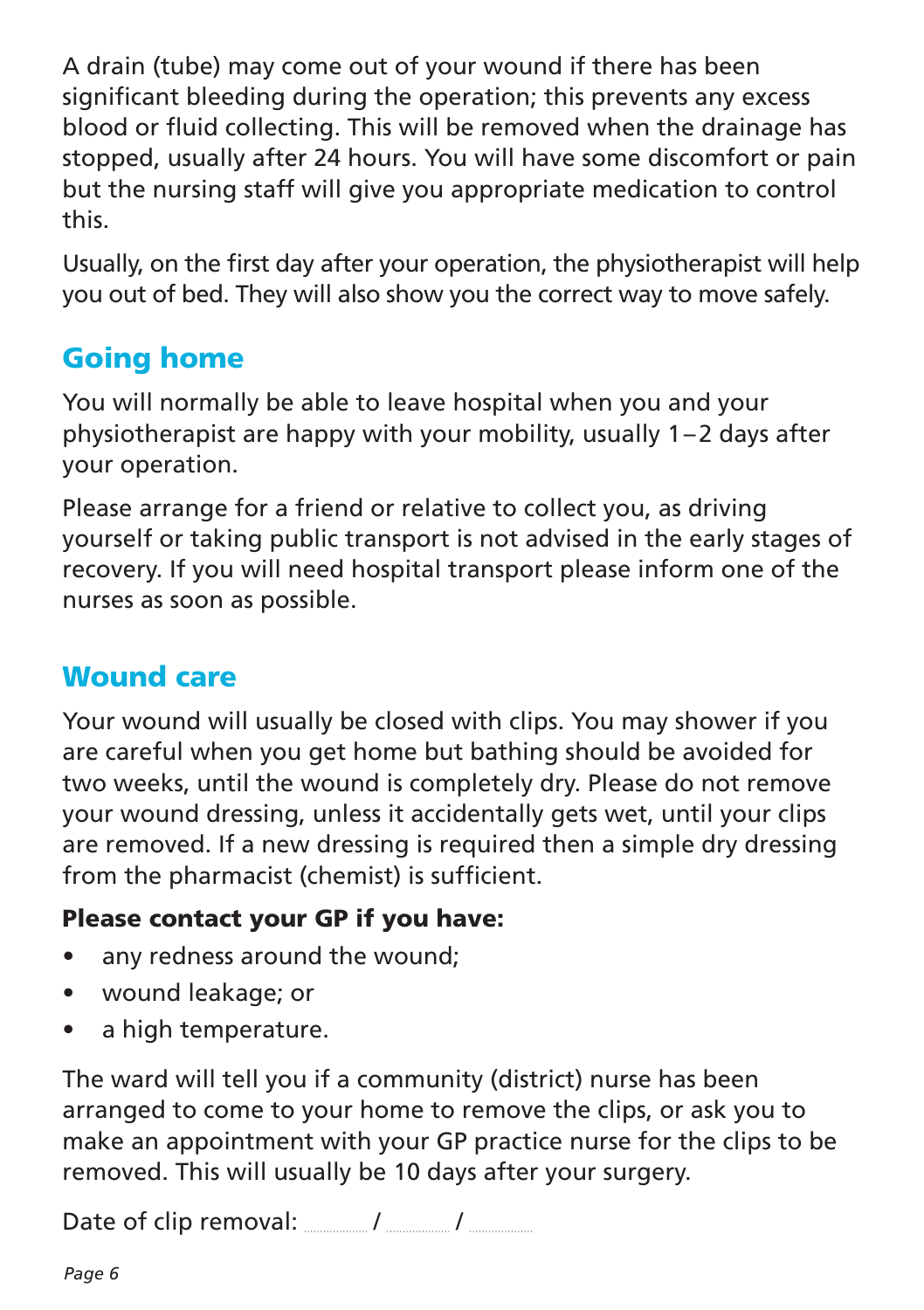## Recreational activities

Walking is the best activity to do after your surgery. Active physical sports should be avoided for the first few weeks after surgery. A gradual return to sport is then advised. If you are in any doubt about certain sports, wait until you can discuss them with your consultant.

## Driving

Sitting for prolonged periods is not advisable after your surgery, including driving a car. If you have no altered sensation or weakness in your legs you may return to driving when you feel safe to do so, but don't travel long distances without taking regular breaks to stretch your legs. Please discuss driving with your surgeon before you leave hospital.

## Lifting and carrying

Please refer to the physiotherapy advice sheet and other advice from your physiotherapist. You should avoid heavy lifting and carrying for several weeks.

### Follow-up

You will be sent a clinic appointment for 8–12 weeks after your surgery. If you have any queries before this appointment please contact the nurse specialist for your consultant's team.

**If you have any questions about the information in this booklet, please discuss them with the ward nurses or a member of your consultant's team.**